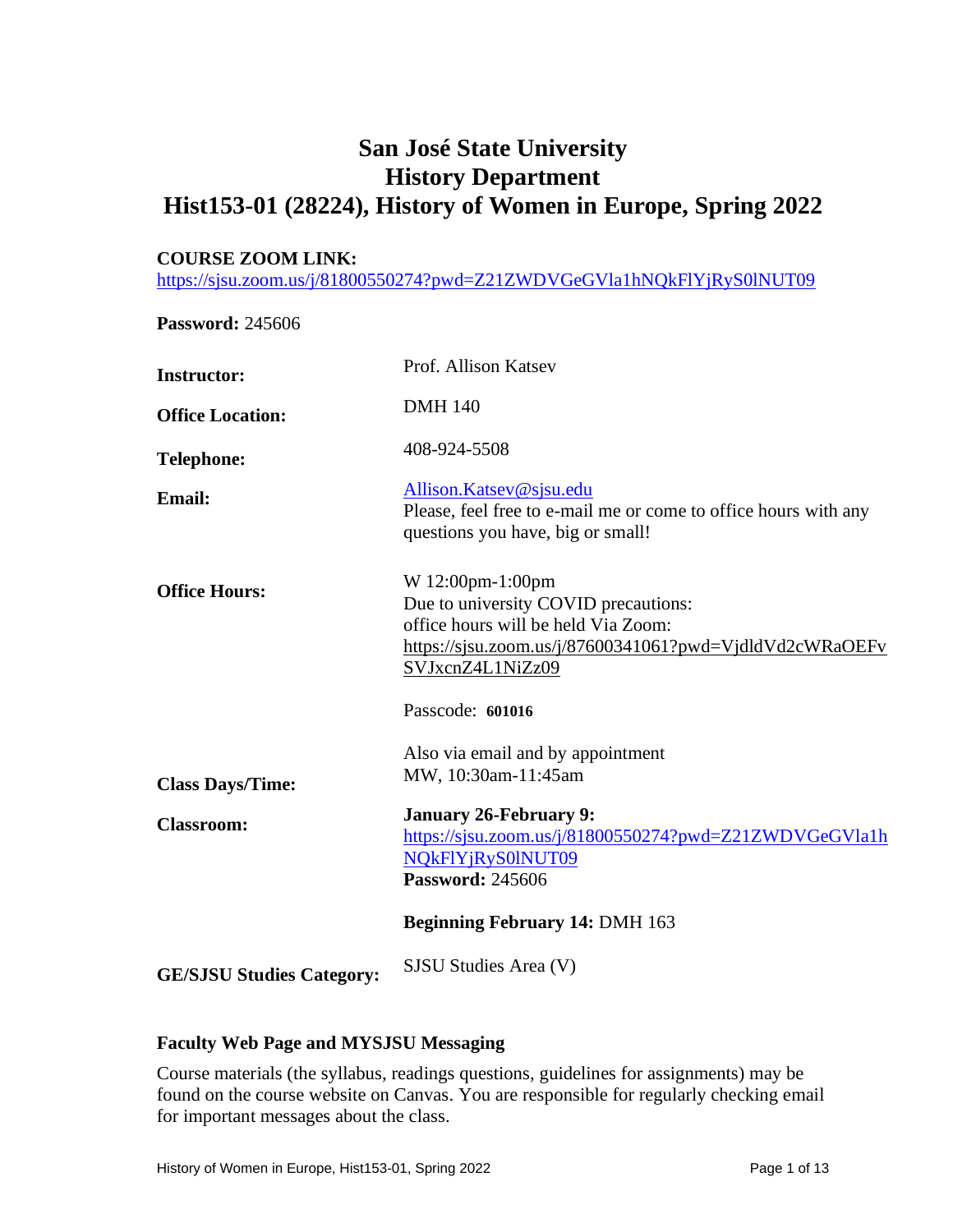# **Course Description**

Changes in women's private and public roles in diverse national, class, religious, ethnic and racial contexts from Ancient Greece to Modern Europe. GE Area: V Prerequisite: Completion of Core GE, satisfaction of Writing Skills Test and upper division standing. For students who begin continuous enrollment at a CCC or a CSU in Fall 2005 or later, completion of, or corequisite in a 100W course is required. Note: All SJSU Studies courses require completion of the WST and upper division standing.

In this course, we will explore an enormous swath of European history, focusing specifically on women's experiences. This broad scope will allow us to consider particular important eras (such as women's role in the Enlightenment and waves of feminism), but it will also allow us to ask bigger questions:

- Does history affect women differently than it affects men?
- What happens to our understanding of periods of history when we add the experience of women?
- What has it meant to be "feminine" and "masculine" in different times and what kinds of behaviors have been seen as normal, natural?
- Why have women had so little power...given that they're 50% of human population? What kind of power have they had?
- What does it mean to be liberated? Has the story of women in Europe been a story of progress toward liberation?

With these guiding questions, we will analyze evidence ranging from creation stories to United Nations declarations, as well as examples from art, film and literature. Ultimately, students will construct their own answers to the complex questions of what women's lives have actually been like, how being "a woman" has been portrayed, and what those both reveal about European (and world) history in different eras. In keeping with the goals of this SJSU Studies Area (V) course, students will receive an appreciation for human expression in cultures outside the U.S. and an understanding of how that expression has developed over time. Additionally, students will understand how traditions of cultures outside the U.S. have influenced American culture and society.

# **Course Format**

**This class will be taught remotely, synchronously through the week ending February 11. That means that we will meet via Zoom at the scheduled class time. You are expected to participate in this class as you would if we were meeting faceto-face. Beginning on February 14, it will be taught in person. During class, both remote and in person, I will introduce material and students will participate in active discussion and analysis of the material.**

# **IF YOU HAVE ANY TECHNOLOGICAL ISSUES (FOR EXAMPLE, NO MIC ) PLEASE LET ME KNOW AND WE'LL FIGURE OUT A WORK AROUND (FOR**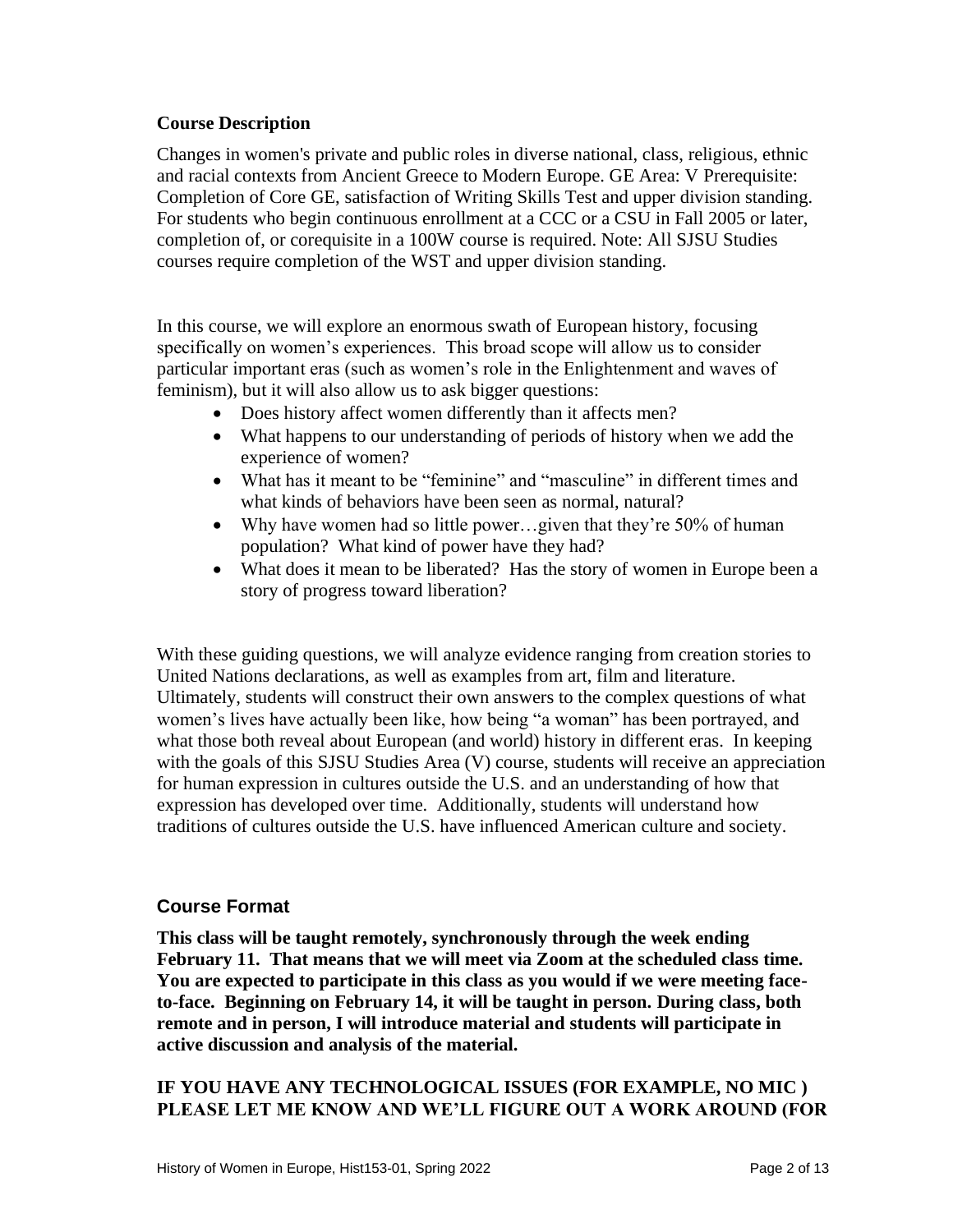# **EXAMPLE, CONTRIBUTING VIA THE ZOOM CHAT OR BORROWING**

**EQUIPMENT).** SJSU has a free equipment loan program

[\(https://www.sjsu.edu/learnanywhere/equipment/index.php\)](https://www.sjsu.edu/learnanywhere/equipment/index.php) available for students.

## **Course Goals and Student Learning Objectives**

#### **SJSU Studies GE Learning Outcomes**

On successful completion of this SJSU Studies Area (V) course, students will be able to do the following:

- 1. Compare systematically ideas, values, images, cultural artifacts, economic structures, technological developments, or attitudes of people from more than one culture outside the U.S (GELO 1);
- 2. Identify the historical context of ideas and cultural traditions outside the U.S. and how they have influenced American culture. (GELO 2);
- 3. Explain how a culture outside the U.S. has changed in response to internal and external pressures. (GELO 3);
- 4. Demonstrate an understanding and appreciation of different ideas, cultures, values, religions, institutions, languages and peoples of the world;
- 5. Address the civic relevance of topics discussed in class in an appropriate manner;
- 6. Demonstrate their ability to articulate and discuss their values and engage in civil discourse;
- 7. Write evidence-based essays that are grammatical, clear, concise and coherent.

#### **Course Learning Outcomes (CLO's)**

In addition to the above GE Learning Outcomes, upon completion of this course, students will be able to:

CLO 1: Extract from various kinds of evidence information about the realities of women's lives in different time periods. Students will learn to do this through through feedback on their reflections and guided discussion. They will be assessed on this ability on their exams, reflections, and subsequent projects.

CLO 2: Infer the assumptions, motivations and affects of portrayals of women. Students will learn to do this throu21gh guided discussion and practice this in their document reflections. They will be assessed on this ability on their exams, reflections, and subsequent projects.

CLO 3: Understand and apply key conceptual approaches to the study of women's history (focusing on patriarchy, the body, gender in society, feminisms and critiques of traditional feminism). Students will learn to do this through guided discussion; they will be assessed on this ability in their exams, group project and essay.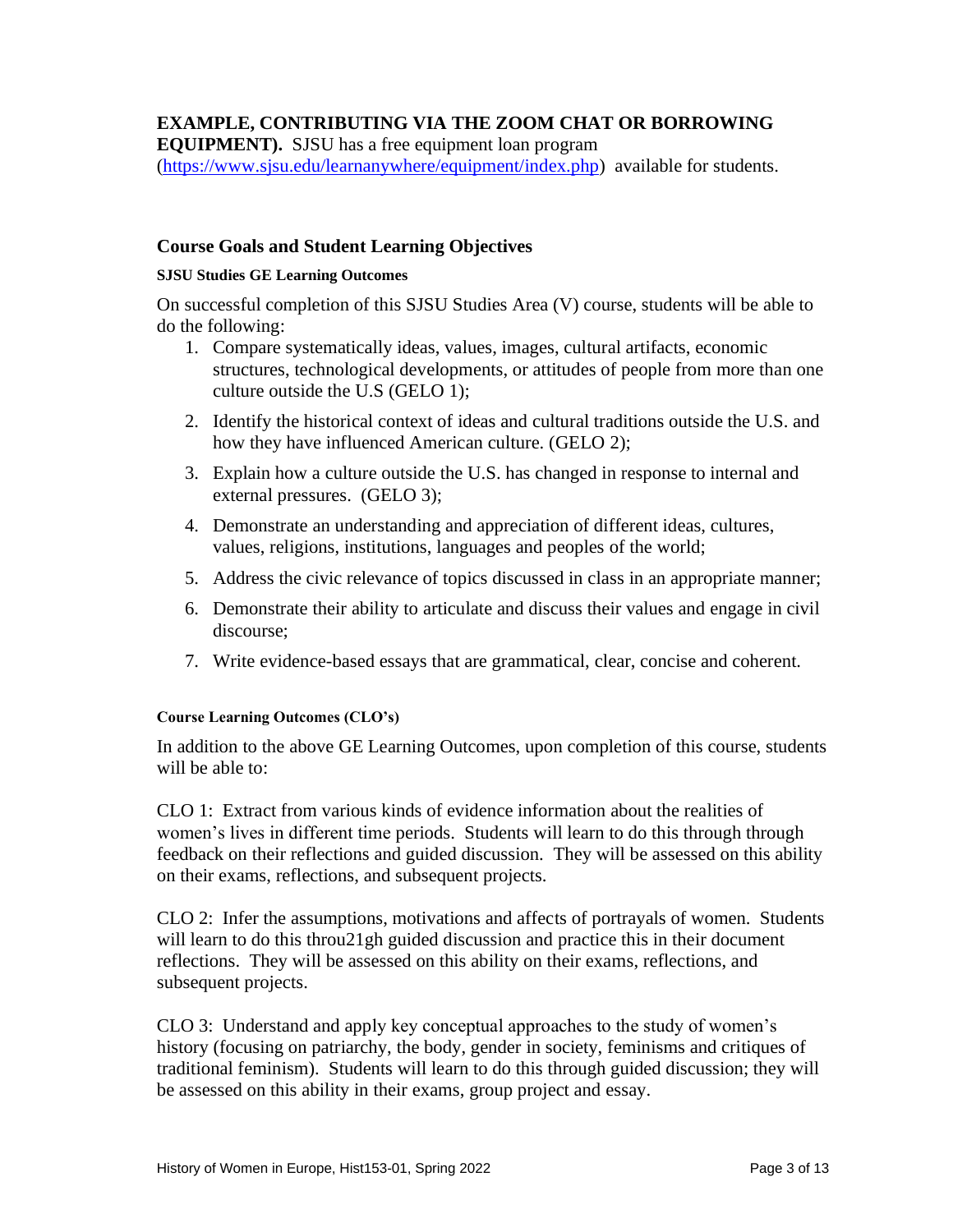CLO4: Construct their own complex narratives of women's history in Europe that account for portrayals of women and women's experiences. Through homework and inclass activities, students will gain skills at identifying and evaluating appropriate evidence and using them to construct narratives. They will demonstrate these abilities in their final group project and essay.

# **Required Texts/Readings**

### **Textbooks**

## **Available for purchase at the Spartan Bookstore website:**

DiCaprio, Lisa, and Merry E. Weisner, eds. *Lives and Voices: Sources in European Women's History*. Boston: Wadsworth, Cengage Learning, 2001. (ISBN 9780395970522).

### **Other technology requirements / equipment / material**

Students need to have access to Zoom during class times.

## **Course Requirements andAssignments**

- **1) CLASS PARTICIPATION INCLUDING "REFLECTIONS" AND GROUP PROJECT (30% of grade):**
- You should come to class having done the assigned reading. You should also have with you all of the readings due that day.
- Read closely the portions of the reading we will "Focus On" in class. You should at least skim the rest of the reading.
- **"Reflection" due on Canvas by 10:00 am** on day of each assigned reading: For each reading, you will be given a choice of questions posed in the textbook. You should choose one of these questions, responding in one or two thoughtful paragraphs. The reflection should respond to the question and include evidence to back up your points, but should also go beyond describing the texts to considering what the texts imply and assume, and what might be the implications and significance of your findings. I'll grade one early in the semester to give you feedback, and also at least one more during the semester (Think of this as being similar in function to an occasional "pop quiz."). Because the reflections require you to interpret documents, you will be graded on thoughtfulness and effort, as well as accuracy. You can also make an appointment or come to office hours to get feedback on any of them.
- Group Project: In conjunction with your final essay, you will prepare an oral presentation on the same topic, responding to one of our course's guiding questions. The oral presentation will be a group project that will involve substantial work in preparation. You will be expected to work with the members of your group during class time and communicate with them outside of class to ensure that your group is prepared for your presentations on May 9. You will be assessed not only on the final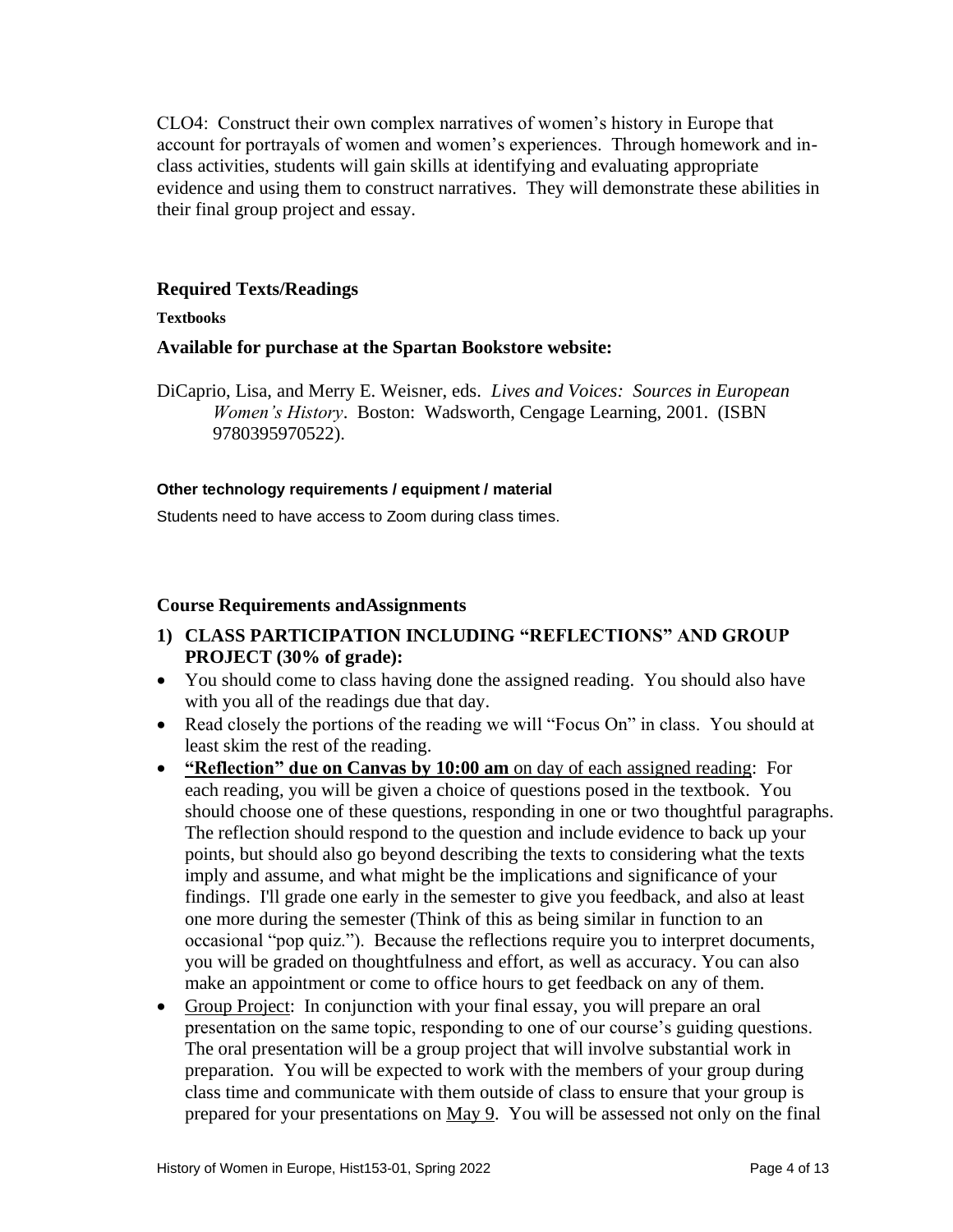product but also on the process by which you got there. Specific requirements will be made available and discussed well ahead of time.

- If you have any technological issues (such as no mic), please let me know so we can figure out how to work around that.
- This course focuses on learning through active engagement. The first five class sessions, held over Zoom, will be recorded and I'll post those recordings on Canvas. These will be an excellent resource if you want to review a class meeting or if you have to miss class. But viewing these recordings is not a replacement for participation. No in person classes will be recorded. If you have circumstances beyond your control that lead to you missing many classes, please talk to me as soon as possible so we can decide what sort of adjustments are appropriate for you to make up your participation.
- **2) MID-TERM EXAM, MARCH 9 (20% of grade)**: Exam will cover Themes 1 and 2 of the class.A study guide is posted on Canvas and we will go over expectations in class. BRING 1 LARGE GREEN BOOK. YOU CAN ALSO BRING AN 8 X 11 PIECE OF NOTEBOOK PAPER NOTE WITH HANDWRITTEN NOTES ON BOTH SIDES.
- **3) FINAL ESSAY, 5 PAGES, DUE ON CANVAS, SUNDAY, MAY 22 AT 5:00 PM (25% of grade):** The final essay will build on the work you did for the group project (see above). You will choose one of the key questions for the class and answer it using at least four of the sources (texts or films) we've used this semester. Specific requirements will be provided well in advance of the due date.
- **4) FINAL EXAM, THURSDAY, MAY 19, 9:45AM-12:00PM (25% OF GRADE):** Exam will cover Themes 3 and 4 of the class.There will also be an essay question that covers the whole course.A study guide is posted on Canvas and we will go over expectations in class. BRING 1 LARGE GREEN BOOK. YOU CAN ALSO BRING AN 8 X 11 PIECE OF NOTEBOOK PAPER NOTE WITH HANDWRITTEN NOTES ON BOTH SIDES.

"Success in this course is based on the expectation that students will spend, for each unit of credit, a minimum of 45 hours over the length of the course (normally three hours per unit per week) for instruction, preparation/studying, or course related activities, including but not limited to internships, labs, and clinical practica. Other course structures will have equivalent workload expectations as described in the syllabus."

#### **Final Examination or Evaluation**

## **FINAL EXAM, THURSDAY, MAY 19, 9:45AM-12:00PM (25% OF GRADE):** Exam will cover Themes 3 and 4 of the class.There will also be an essay question that covers the whole course.A study guide is posted on Canvas and we will go over expectations in class. BRING 1 LARGE GREEN BOOK. YOU CAN ALSO BRING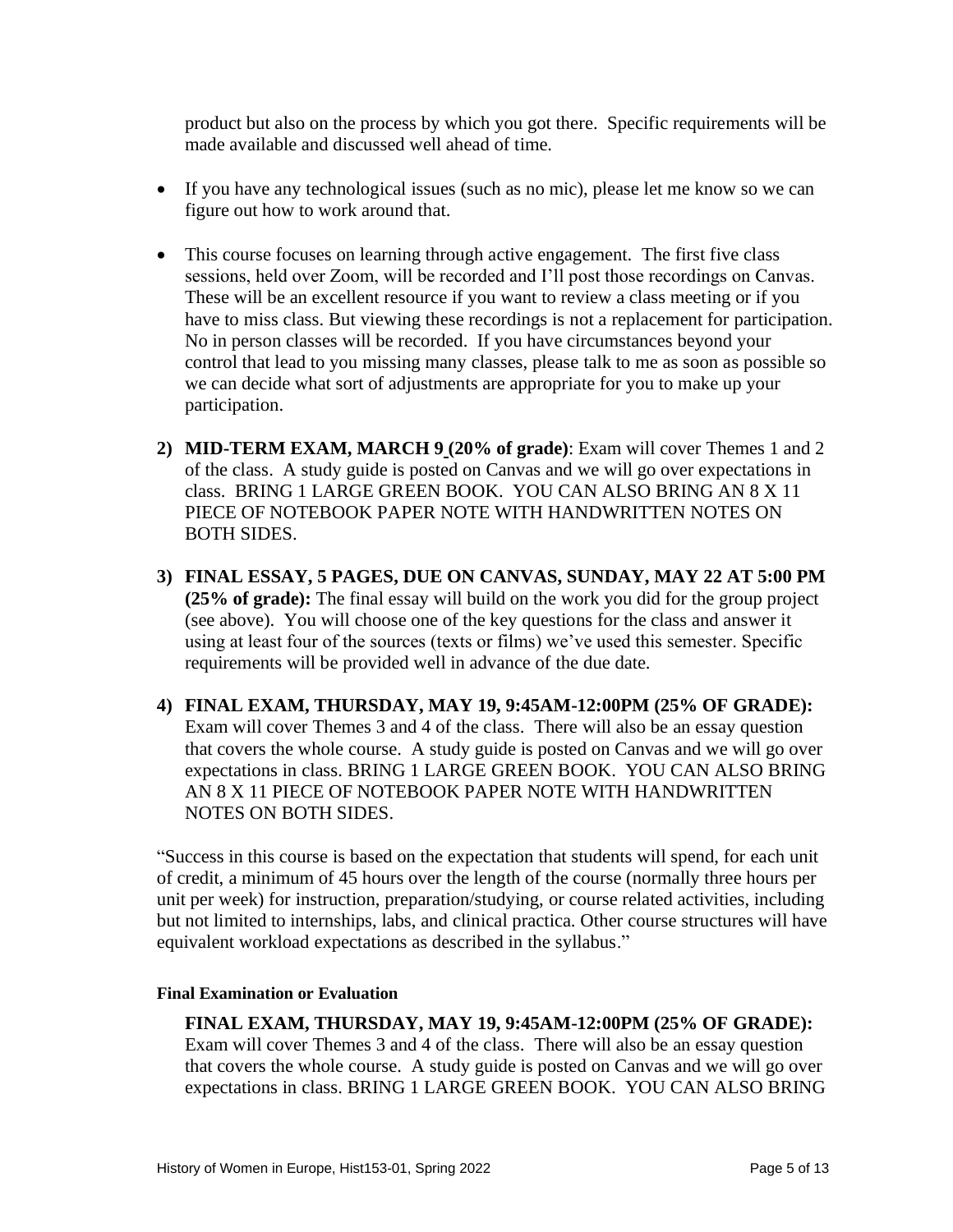## AN 8 X 11 PIECE OF NOTEBOOK PAPER NOTE WITH HANDWRITTEN NOTES ON BOTH SIDES.

## **Grading Information**

#### **Determination of Grades**

Grades on assignments will be regularly updated on Canvas. You can always email with questions about your current grade.

#### **Letter grades are assigned as follows:**

A plus  $= 97$  to 100 points  $A = 93$  to 96.99 points A minus  $= 90$  to 92.99 points B plus =  $87$  to  $89.99$  points  $B = 83$  to 86.99 points B minus  $= 80$  to 82.99 points C plus = 77 to 79.99  $C = 73$  to 76.99 points C minus  $= 70$  to 72.99 points D plus =  $67$  to  $69.99$  $D = 63$  to 66.99 points D minus  $= 60$  to 62.99 points  $F =$  below 60 points

#### **Weighting of Assignments**

Exams: 45%; Written Assignments: 25%; Participation (including homework and group projects): 30%.

**Policy on Late Work:** During the semester, Reflections can be turned in late for partial credit. In order to get grades submitted at the end of the semester, the final essay will not be accepted late, except in the case of truly unforseeable circumstances. If those should occur, you should contact me immediately.

#### **Classroom Protocol**

You are expected to arrive to class on time. Do not use cellphones, texting, or email in class. You may bring food to class.

#### **University Policies**

Per [University Policy S16-9](http://www.sjsu.edu/senate/docs/S16-9.pdf) *(http://www.sjsu.edu/senate/docs/S16-9.pdf)*, relevant information to all courses, such as academic integrity, accommodations, dropping and adding, consent for recording of class, etc. is available on Office of Graduate and Undergraduate Programs' [Syllabus Information](http://www.sjsu.edu/gup/syllabusinfo/) web page at http://www.sjsu.edu/gup/syllabusinfo/". Make sure to visit this page, review and be familiar with these university policies and resources.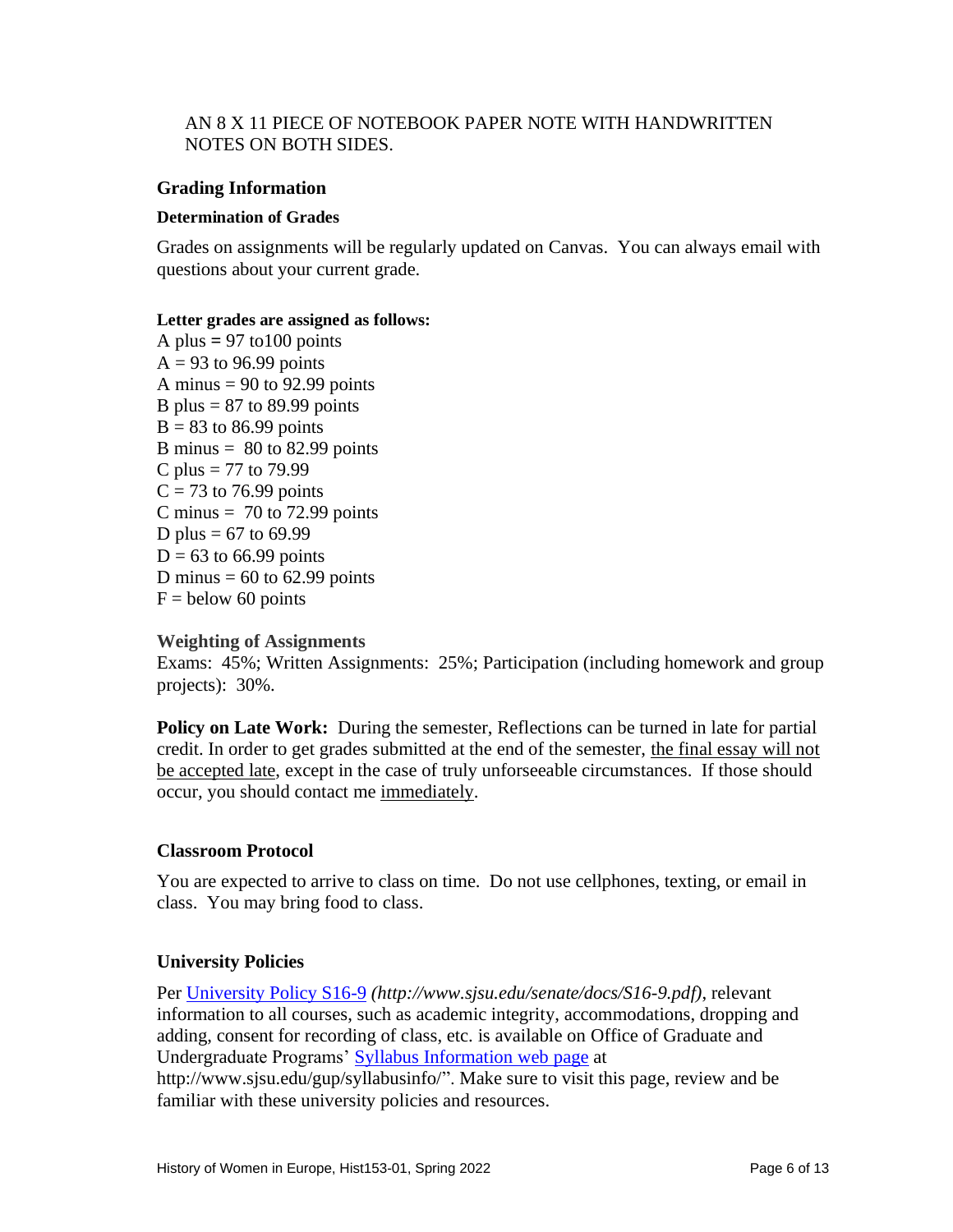# **Recording Zoom Classes**

This course or portions of this course (i.e., lectures, discussions, student presentations) will be recorded for instructional or educational purposes. The recordings will only be shared with students enrolled in the class through Canvas. The recordings will be deleted at the end of the semester. If, however, you would prefer to remain anonymous during these recordings, then please speak with the instructor about possible accommodations (e.g., temporarily turning off identifying information from the Zoom session, including student name and picture, prior to recording).

# Students are not allowed to record without instructor permission

Students are prohibited from recording class activities (including class lectures, office hours, advising sessions, etc.), distributing class recordings, or posting class recordings. Materials created by the instructor for the course (syllabi, lectures and lecture notes, presentations, etc.) are copyrighted by the instructor. This university policy  $(S12--7)$  is in place to protect the privacy of students in the course, as well as to maintain academic integrity through reducing the instances of cheating. Students who record, distribute, or post these materials will be referred to the Student Conduct and Ethical Development office. Unauthorized recording may violate university and state law. It is the responsibility of students that require special accommodations or assistive technology due to a disability to notify the instructor.

# **Hist153-01 / Twentieth Century, Spring 2022 Schedule**

| Week | Date                    | <b>Topics, Readings, Assignments, Deadlines</b>                                                                                                                                                                                                   |
|------|-------------------------|---------------------------------------------------------------------------------------------------------------------------------------------------------------------------------------------------------------------------------------------------|
|      |                         | Introduction: WHAT WILL WE BE STUDYING?                                                                                                                                                                                                           |
|      | Jan. $26$<br>(via Zoom) |                                                                                                                                                                                                                                                   |
| 2    | Jan. 31<br>(via Zoom)   | THEME I: WHY PATRIARCHY?<br><b>EQUALITY OR DOMINATION IN THE STONE AGE</b><br>Reading: Start reading for next class                                                                                                                               |
| 2    | Feb. 2<br>(via Zoom)    | <b>WOMEN AND GODS: Women's roles in early religions</b><br>Reading: Lives and Voices, Chapter 1: pp. 9-26.<br>FOCUS ON: Intro to Chapter 1; and Section #2<br>DUE AT 10:00AM ON CANVAS: Reflection (choose from<br>questions $2$ or $4$ on p. 19) |

*The schedule is subject to change with fair notice via email and in class.*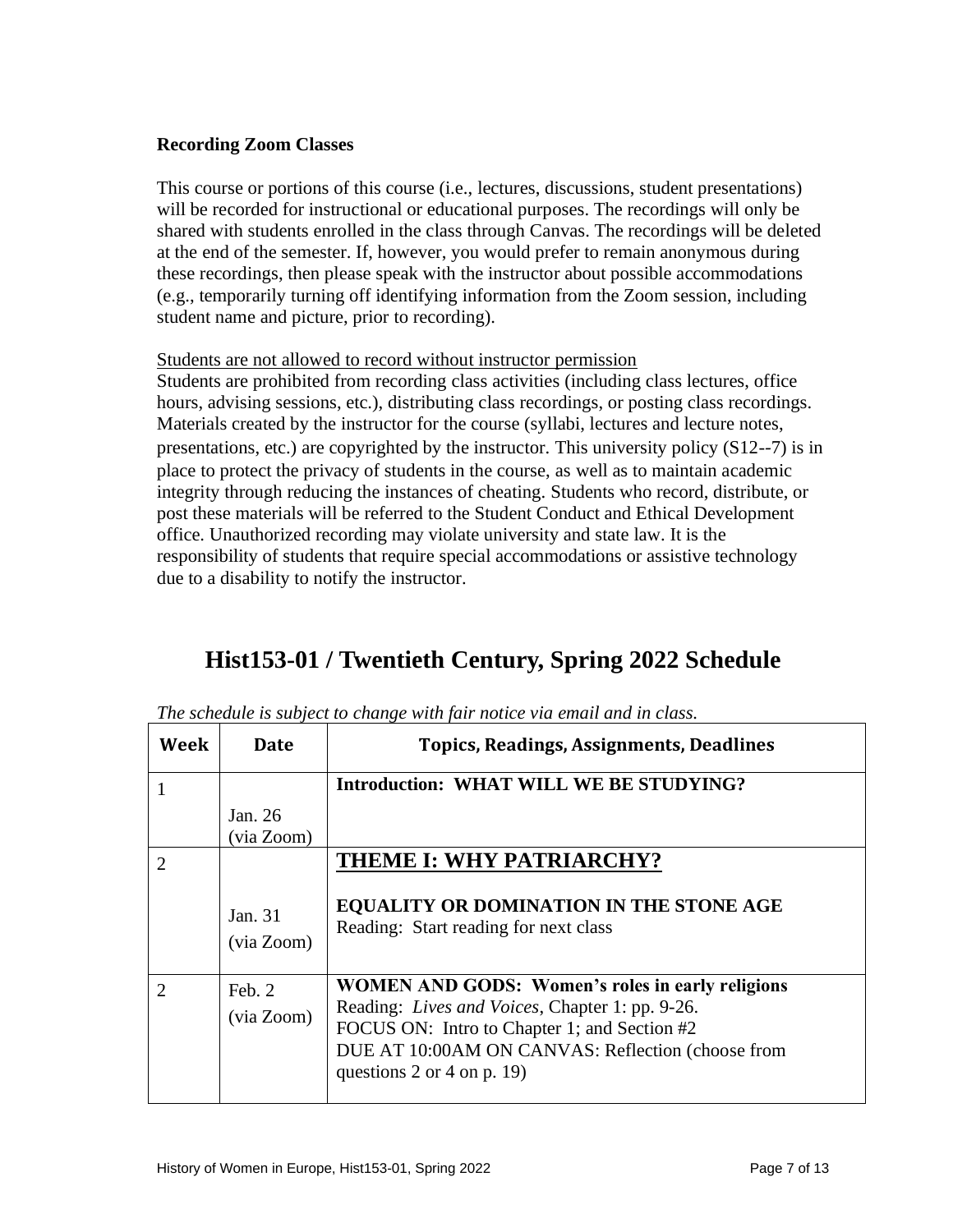| Week | <b>Date</b>                                  | <b>Topics, Readings, Assignments, Deadlines</b>                                                                                                                                                                                                                                                                                                                                                                                                                                                                                      |
|------|----------------------------------------------|--------------------------------------------------------------------------------------------------------------------------------------------------------------------------------------------------------------------------------------------------------------------------------------------------------------------------------------------------------------------------------------------------------------------------------------------------------------------------------------------------------------------------------------|
|      |                                              | Explanation:                                                                                                                                                                                                                                                                                                                                                                                                                                                                                                                         |
|      |                                              | *Reflection: You should submit your reflection on Canvas by 10:00<br>am and be prepared to share your thoughts during class discussion.<br>Your reflection should one or two paragraphs, responding<br>to <u>one question</u> you find most interesting. The reflection should<br>respond to the question and include evidence to back up your points,<br>but should also go beyond describing the texts to considering what<br>the texts imply and assume, and what might be the implications and<br>significance of your findings. |
|      |                                              | *Assessment: I'll grade one reflection early in the semester, and also<br>at least one more during the semester. Because the reflections require<br>you to interpret documents, you will be graded on thoughtfulness and<br>effort, as well as accuracy. This grade will be part of your overall<br>participation grade.                                                                                                                                                                                                             |
| 3    | Feb. 7<br>(via Zoom)                         | <b>WOMEN AND FAMILY: Women's roles in the household from</b><br><b>Mesopotamia to Greece</b><br>Reading: Lives and Voices, Chapter 1: pp. 27-34; Chapter 2: 35-53<br>FOCUS ON: Intro to Chapter 2; and Sections #12, #13, #14<br>DUE AT 10:00AM ON CANVAS: Reflection (choose from<br>questions 1, 2 or 3 on p. 52)                                                                                                                                                                                                                  |
| 3    | Feb. 9<br>(via Zoom)                         | WOMEN AND LAW: Legal and social norms for women in<br>Rome<br>Reading: Lives and Voices, Chapter 3: pp. 65-84<br>FOCUS ON: Intro to Chapter 3; and Sections #23, #25, #27, #28<br>DUE AT 10:00AM ON CANVAS: Reflection (choose from<br>questions $1, 2$ or $4$ on p. 84)                                                                                                                                                                                                                                                             |
| 4    | Feb. 14<br>(begin in-<br>person<br>meetings) | <b>THEME II: WOMEN'S BODIES AND SPIRITS:</b><br>NATURAL, UNNATURAL AND SUPERNATURAL<br><b>IMPERFECTIONS AND IMPURITIES: Women's biological</b><br>nature in Ancient Greece and Early Christianity                                                                                                                                                                                                                                                                                                                                    |
|      |                                              | Reading: Lives and Voices, Chapter 2: pp. 59-64; Chapter 3: pp.<br>84-101.<br>FOCUS ON: Sections #20, #21, #22, #30, #31, #32, #33, #34, #35.<br>DUE AT 10:00AM ON CANVAS: Reflection (choose from<br>questions 2, 3 or 4 on p. 64, OR questions 1, 2, 3 or 5 on p. 101.)                                                                                                                                                                                                                                                            |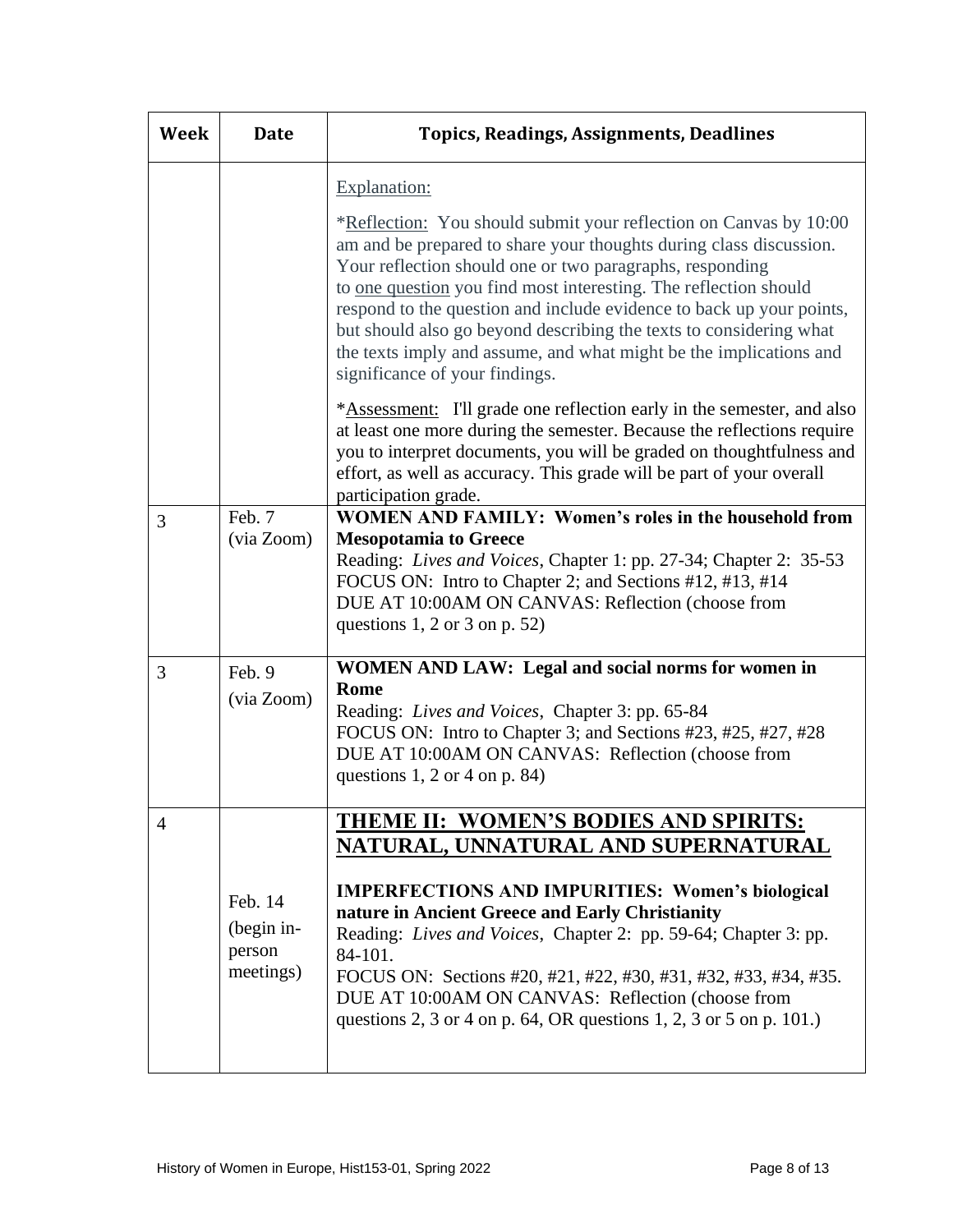| Week           | <b>Date</b> | <b>Topics, Readings, Assignments, Deadlines</b>                                                                                                                                                                                                                                                                                                                                                                                                                                               |
|----------------|-------------|-----------------------------------------------------------------------------------------------------------------------------------------------------------------------------------------------------------------------------------------------------------------------------------------------------------------------------------------------------------------------------------------------------------------------------------------------------------------------------------------------|
| $\overline{4}$ | Feb. 16     | <b>CONTROLLING WOMEN: Power over women's bodies and</b><br>souls in Medieval Europe<br>Reading: Lives and Voices, Chapter 4: pp. 102-116; pp.124-131<br>(begin with "Rule of St. Clare" on p. 124); pp. 132-139, pp. 151-153<br>$(passages \#49-50)$<br>FOCUS ON: Intro to Chapter 4; Sections #37, #39, #40, #43, #44,<br>#45, #46<br>DUE AT 10:00AM ON CANVAS: Reflection (choose from<br>questions 2 or 3 on p. 116, OR questions 3 or 4 on p. 131, OR<br>questions $3$ or $4$ on p. 139.) |
| 5              | Feb. 21     | A RENAISSANCE FOR WOMEN?<br>Reading: Lives and Voices, Chapter 5: pp. 140-142; pp.163-175;<br>Chapter 6: pp. 176-200<br>FOCUS ON: Intros to Chapters 5 and 6; Sections #49, #50, #58,<br>#60, #61, #62, #63, #65, #66, #67, #68, #69, #70, #73<br>DUE AT 10:00AM ON CANVAS: Reflection (Choose from<br>questions 2, 4 or 5 on p. 175, OR question 1 on p. 184, OR questions<br>1, 2, 3 or 4 on p. 196, OR question 1 on p. 209)                                                               |
| 5              | Feb. 23     | <b>WORKERS, WITCHES AND QUEENS: Women who</b><br>controlled nature in Late Medieval and Early Modern Era<br>Reading: Lives and Voices, Chapter 6: pp. 200-209; Chapter 7:<br>210-212; 223-238 (through excerpt #86)<br>FOCUS ON: Intro to Chapter 7; Sections #75, #81, #82, #86<br>DUE AT 10:00AM ON CANVAS: Reflection (Choose from<br>question 3 on p. 209, OR question 1 on p. 235)                                                                                                       |
| 6              | Feb. 28     | <b>Film: Return of Martin Guerre</b>                                                                                                                                                                                                                                                                                                                                                                                                                                                          |
| 6              | Mar. 2      | <b>Film: RETURN OF MARTIN GUERRE</b>                                                                                                                                                                                                                                                                                                                                                                                                                                                          |
| 7              | Mar. 7      | <b>Discussion Return of Martin Guerre</b>                                                                                                                                                                                                                                                                                                                                                                                                                                                     |
| 7              | Mar. 9      | <b>MIDTERM EXAM</b><br>Exam will cover Themes 1 and 2 of the class. A study guide is<br>posted on Canvas and we will go over expectations in class. BRING                                                                                                                                                                                                                                                                                                                                     |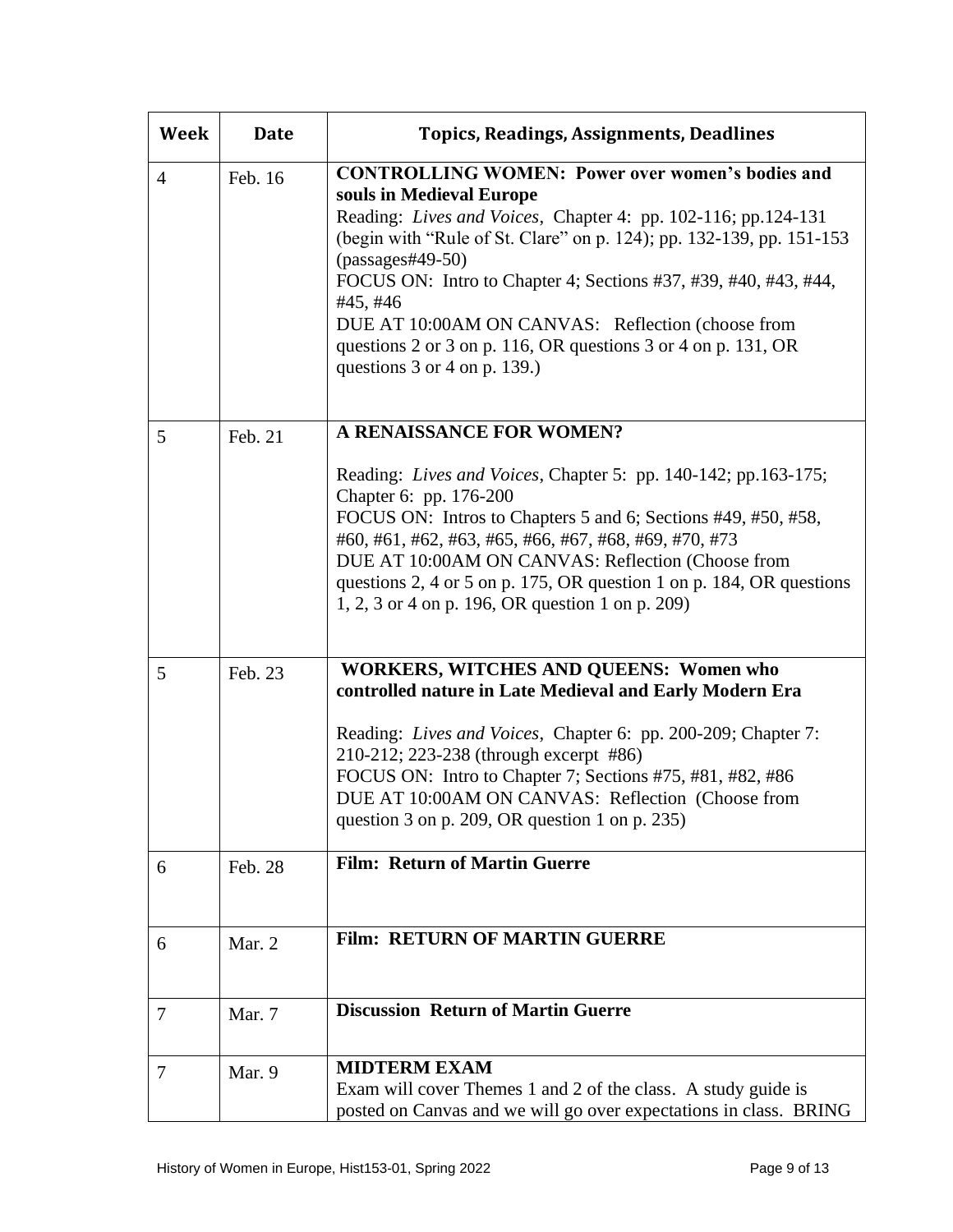| Week | <b>Date</b> | <b>Topics, Readings, Assignments, Deadlines</b>                                                                                                                                                                                                                                                                                                                                                                                     |
|------|-------------|-------------------------------------------------------------------------------------------------------------------------------------------------------------------------------------------------------------------------------------------------------------------------------------------------------------------------------------------------------------------------------------------------------------------------------------|
|      |             | 1 LARGE GREEN BOOK. YOU CAN ALSO BRING AN 8 X 11<br>PIECE OF NOTEBOOK PAPER NOTE WITH HANDWRITTEN<br>NOTES ON BOTH SIDES.                                                                                                                                                                                                                                                                                                           |
| 8    | Mar. 14     | <b>THEME III: A GENDERED WORLD: DEFINING</b><br><b>FEMININE AND MASCULINE SPHERES</b>                                                                                                                                                                                                                                                                                                                                               |
|      |             | <b>INALIENABLE RIGHTS? Women, Politics and the Public</b><br><b>Sphere in the Enlightenment and the French Revolution</b><br>Reading: Lives and Voices, Chapter 7: pp. 243-255; Chapter 8:<br>pp.256-271 (through excerpt #98)<br>FOCUS ON: Intro to Chapter 8; Sections #91, #92, #94, #98<br>DUE AT 10:00AM ON CANVAS: Reflection (Choose from<br>questions 3, 4 or 5 on p.255, OR question 2, p. 269, OR question 1<br>on p.275) |
| 8    | Mar. 16     | A CULT OF DOMESTICITY: PORTRAYING WOMEN<br>Reading: Lives and Voices, Chapter 9: pp. 296-297, 338-342<br>FOCUS ON: Intro to Chapter 9; Sections #115, #116, #117<br>DUE AT 10:00AM ON CANVAS: Reflection (Choose from<br>questions 1, 2 and 3 on p. $342$ ).                                                                                                                                                                        |
| 9    | Mar. 21     | WORK OUTSIDE OF THE HOME: Women in public in the<br>$19th$ c.<br>Reading: Lives and Voices, Chapter 8: pp. 275-288 (through<br>excerpt (through excerpt #102); Chapter 9: pp.316-323.<br>FOCUS ON: Section #100, #110<br>DUE AT 10:00AM ON CANVAS: Reflection (Respond to question<br>1 on p.323).                                                                                                                                  |
| 9    | Mar. 23     | <b>GENDER IN COLONIAL PRACTICES</b><br>Reading: Lives and Voices, Chapter 9: pp.323-338.<br>FOCUS ON: Sections #112, #113<br>DUE AT 10:00AM ON CANVAS: Reflection on Question 1 on<br>p.338.                                                                                                                                                                                                                                        |
| 10   | Mar. 28-30  | <b>SPRING BREAK</b>                                                                                                                                                                                                                                                                                                                                                                                                                 |
| 11   | Apr. 4      | THEME 4: EQUALITY FOR ALL? FEMINISM AND<br><b>ITS REVISIONS</b>                                                                                                                                                                                                                                                                                                                                                                     |
|      |             | <b>FIGHTS FOR RIGHTS: First-wave feminists and Russian</b><br>revolutionaries                                                                                                                                                                                                                                                                                                                                                       |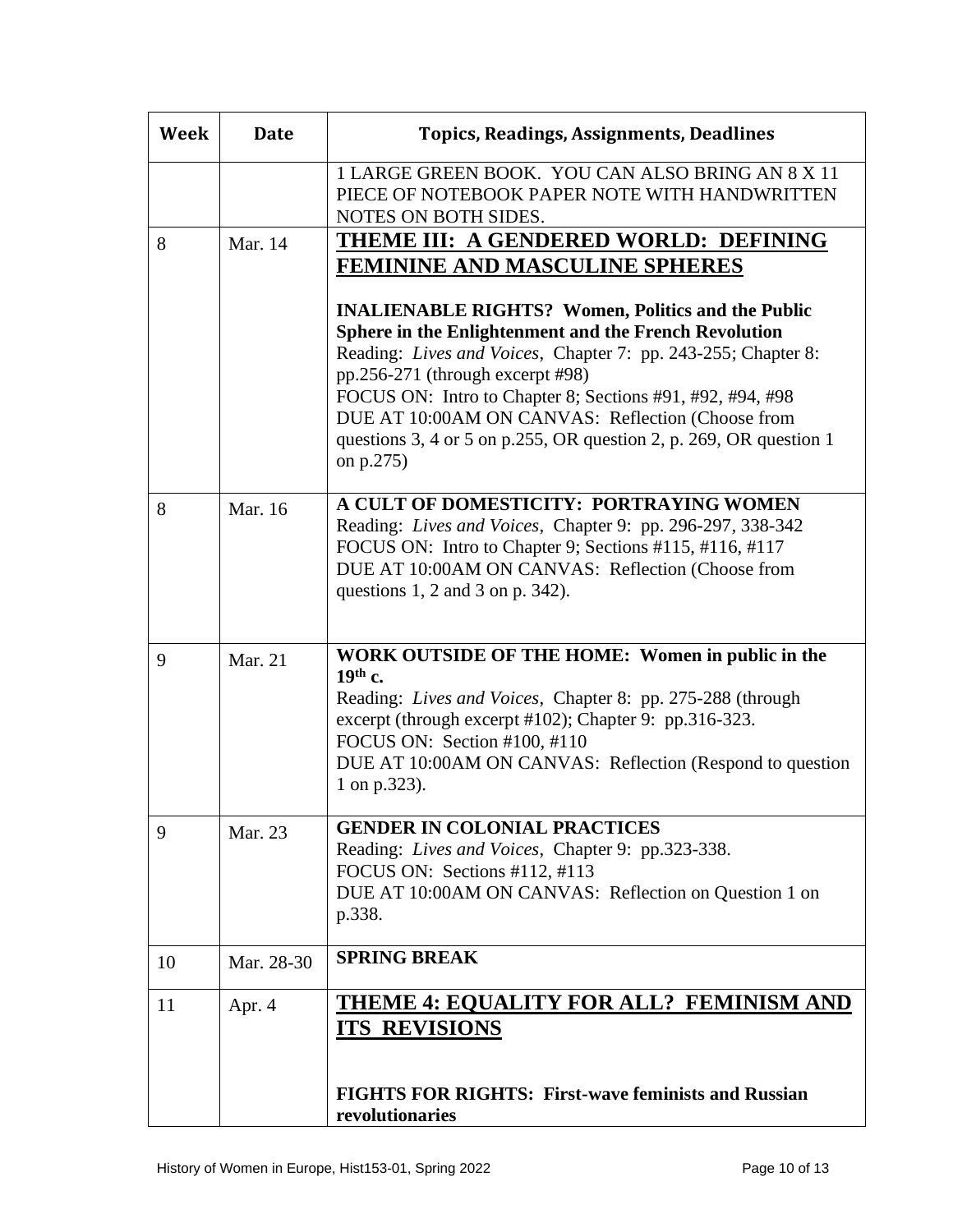| Week | <b>Date</b> | <b>Topics, Readings, Assignments, Deadlines</b>                                                                                                                                                                                                                                                                                                                                                                                                                                                                                                            |
|------|-------------|------------------------------------------------------------------------------------------------------------------------------------------------------------------------------------------------------------------------------------------------------------------------------------------------------------------------------------------------------------------------------------------------------------------------------------------------------------------------------------------------------------------------------------------------------------|
|      |             | Reading: Lives and Voices, Chapter 10: pp. 343, 384-393; Chapter<br>11, pp. 394-395, 433-447<br>FOCUS ON: Intros to Chapters 10 and 11; Sections #128, #129,<br>#130, #140, #141<br>DUE AT 10:00AM ON CANVAS: Reflection (Choose from<br>questions $1, 2$ or $3$ on p. 393)                                                                                                                                                                                                                                                                                |
| 11   | Apr. 6      | <b>STRUGGLES OVER VALUES: Marriage, sexual norms,</b><br>fashion<br>Reading: Lives and Voices, Chapter 10: pp. 355-370; Chapter 12:<br>pp. 448-450, 455-463.<br>FOCUS ON: Intro to Chapter 12; Sections #121, #122, #123, #124,<br>#144, #145, #146, #147<br>DUE AT 10:00AM ON CANVAS: Reflection (Choose from<br>questions 1, 2, 3 or 4 on p. 371, OR questions 1, 2, 3 or 4 on p. 463)                                                                                                                                                                   |
| 12   | Apr. 11     | Film: Suffragette                                                                                                                                                                                                                                                                                                                                                                                                                                                                                                                                          |
| 12   | Apr. 13     | Film: Suffragette                                                                                                                                                                                                                                                                                                                                                                                                                                                                                                                                          |
| 13   | Apr. 18     | Discussion of Film: Suffragette                                                                                                                                                                                                                                                                                                                                                                                                                                                                                                                            |
| 13   | Apr. 20     | WOMEN AND WAR: World War I, the Rise of Fascism and<br><b>World War II</b><br>Reading: Lives and Voices, Chapter 11: Intro on p.394-396; excerpts<br>#131, #133, #137, #138; Chapter 13: Intro on pp. 494-496, excerpts<br>#157, #159, Intro on pp. 510-511, excerpt #162, Intro on pp. 517-<br>518, excerpt #163, Intro on p. 534, excerpts #167, #169.<br>FOCUS ON: Intro to Chapter 13; Sections #131, #133, #137, #138,<br>#162, #163<br>DUE AT 10:00AM ON CANVAS: Reflection (Choose from<br>questions 2, 4, 8 or 9 on p.433, OR question 2 on p.526) |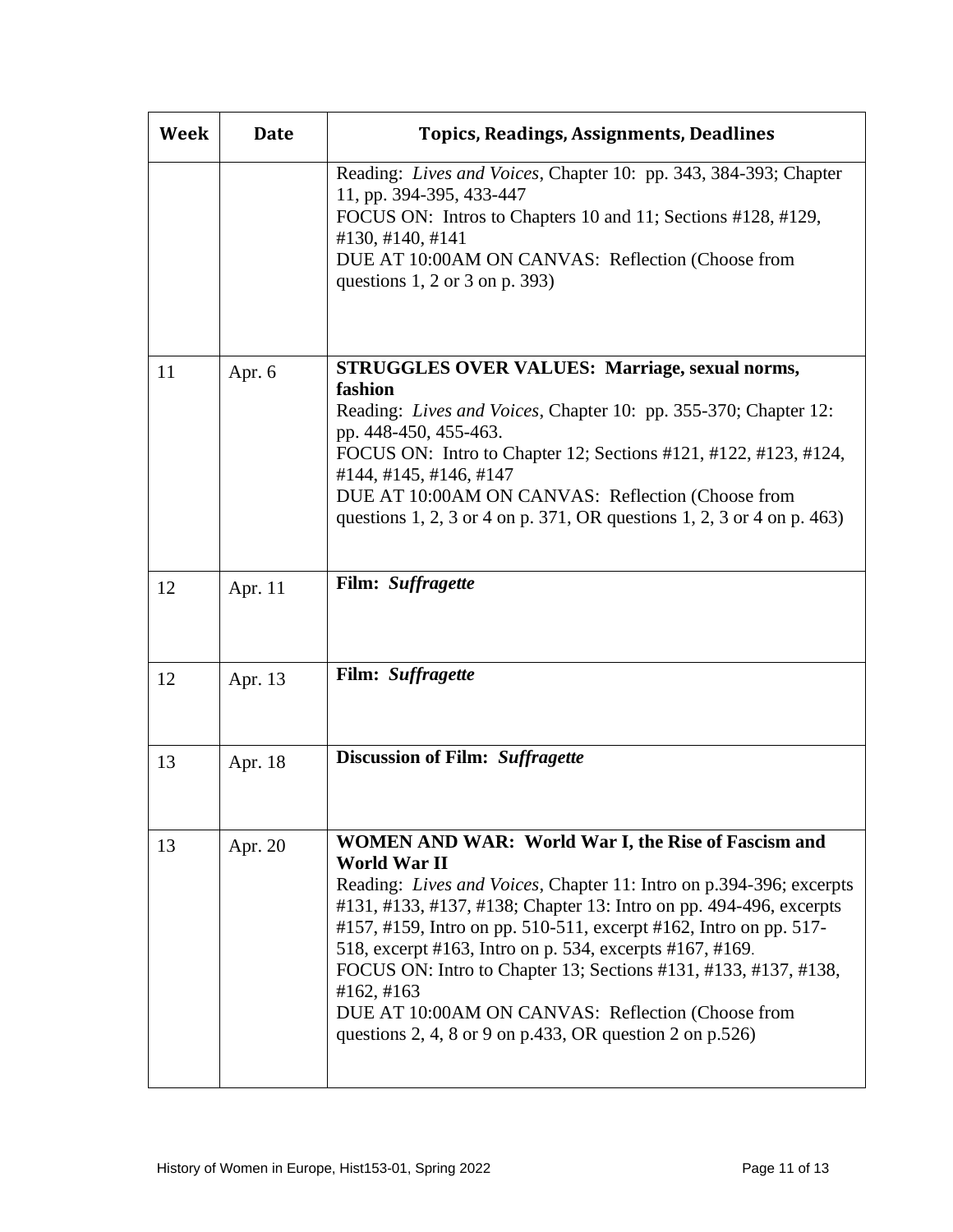| Week          | <b>Date</b>               | <b>Topics, Readings, Assignments, Deadlines</b>                                                                                                                                                                                                                                                                                                                                                               |
|---------------|---------------------------|---------------------------------------------------------------------------------------------------------------------------------------------------------------------------------------------------------------------------------------------------------------------------------------------------------------------------------------------------------------------------------------------------------------|
| 14            | Apr. 25                   | <b>STRUGGLES OVER WOMEN'S BODIES: Imperialism and</b><br><b>Second-Wave Feminism</b><br>Reading: Lives and Voices, Chapter 14: 544-545, 553-583.<br>FOCUS ON: Intro to Chapter 14; Sections #172, #173, #174, #175,<br>#176, #177<br>DUE AT 10:00AM ON CANVAS: Reflection (Choose question 1)<br>on p. 558, OR questions 1, 2, 3, 4 or 5 on pp. 582-583).                                                     |
| 14            | Apr. 27                   | EUROPEAN WOMEN AND GLOBAL ISSUES<br>Reading: <i>Lives and Voices</i> , Chapter 15, pp. 584-586, 591-598, 612-<br>618, 626-633<br>FOCUS ON: Intro to Chapter 15; Sections #180, #183, #184, #187,<br>#188<br>DUE AT 10:00AM ON CANVAS: Reflection (Choose from<br>question 1 on p. $618$ OR question 2 on p.633).                                                                                              |
| 15            | May 2                     | <b>THEME V: BIG PICTURES</b><br><b>Work on Group Projects</b>                                                                                                                                                                                                                                                                                                                                                 |
| 15            | May 4                     | <b>Work on Group Projects</b>                                                                                                                                                                                                                                                                                                                                                                                 |
| 16            | May 9                     | <b>Group Project Presentations</b>                                                                                                                                                                                                                                                                                                                                                                            |
| 16            | May 11                    | <b>Group Project Presentations</b>                                                                                                                                                                                                                                                                                                                                                                            |
| 17            | May 16                    | <b>Course Conclusions</b><br>DUE SUNDAY, MAY 22, AT 5:00 PM ON CANVAS:<br>*FINAL ESSAY (5 PAGES) The final essay will build on the work<br>you did for the group project. You will choose one of the key<br>questions for the class and answer it using at least four of the sources<br>(texts or films) we've used this semester. Specific requirements will<br>be provided well in advance of the due date. |
| Final<br>Exam | THURS.,<br><b>MAY 19,</b> | <b>FINAL EXAM</b><br>Exam will cover Themes 3 and 4 of the class. There will also be an                                                                                                                                                                                                                                                                                                                       |